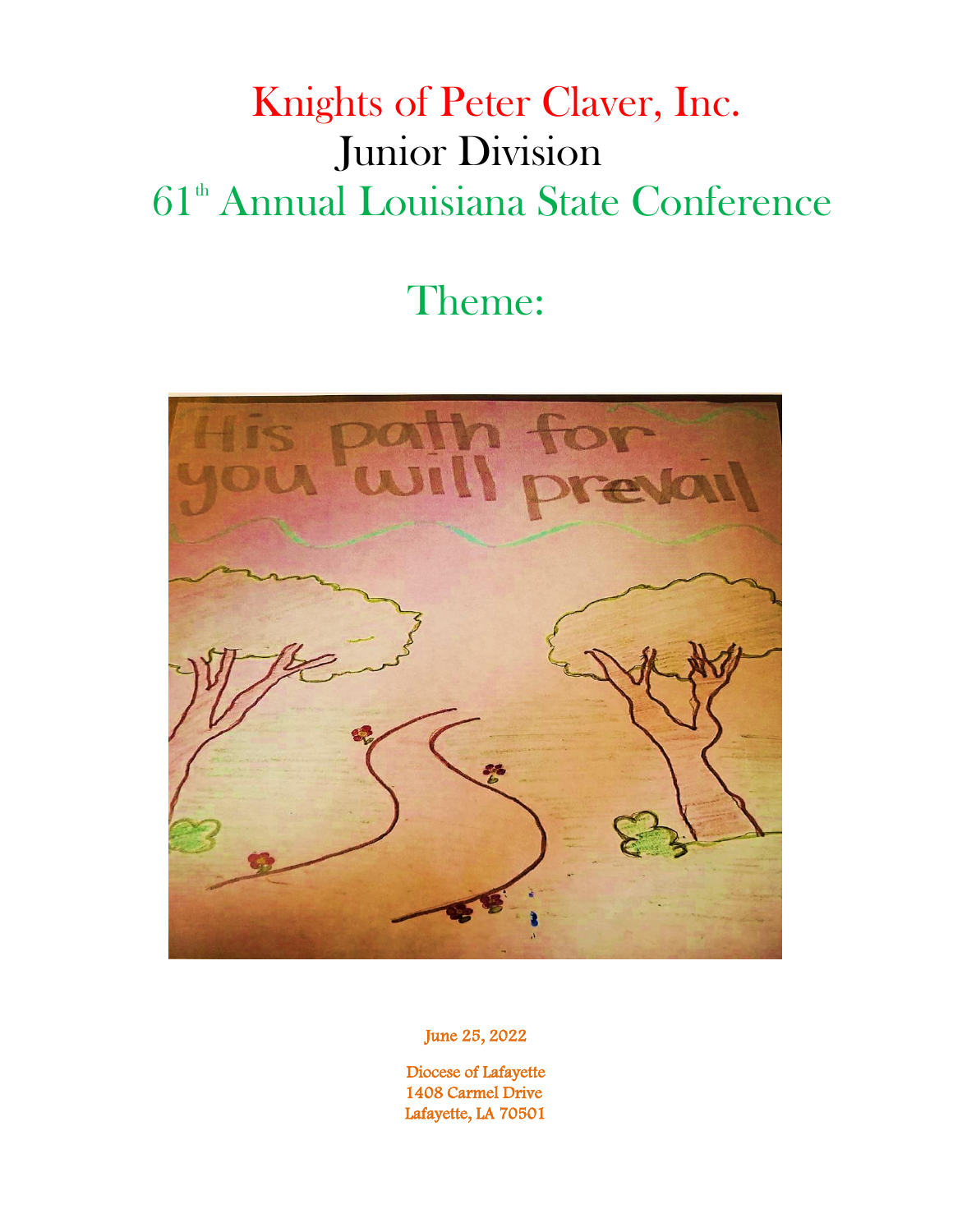Dear Commanders, Counselors, Officers, and Members of Louisiana:

We bring you greetings on behalf of the Louisiana Junior Division. We also pray that you and your families are safe and sound. We are all emerging from trying times which have drastically changed our normal way of living. With that said, we are excited to convey to you plans to proceed with a non-traditional Junior Conference business meeting.

On **June 25, 2022** we will have a one-day **Junior Conference Business Meeting** at the facility and on the grounds of the Diocese of Lafayette in Lafayette. In order to accommodate everyone safely, attendance is limited to registered delegates and chaperones. **Registration** has been reduced to **\$10.00 per person** along with the associated **\$10.00 credential fee per Junior branch/court**. The \$10.00 registration fee will be utilized to cover the cost of a meal and other anticipated expenses for the business meeting. Keep in mind that everyone present must wear a mask during the duration of the session.

During the session, there will be time for prayer, inspirational activities, the necessary business of the Order, election, award presentations, and of course, fun! As this is an election year, we encourage all Juniors seeking office to continue their quest to become a junior state officer. There will be a designated area for candidates to set-up their campaign displays.

Please be advised that we will not hold any competitions this year, with the exception of the 2023 Conference Theme. The only awards which will be presented are Junior Knight of the Year and Junior Daughter of the Year. The forms for these awards are due **June 1, 2022**. We request that you adhere to the deadline for all fees and forms (Credentials, Candidate Profiles, and Registration) which is **June 1, 2022**. Due to the unique planning required for this conference, please send all forms and fees directly to us at the addresses below. If you have any questions or concerns, please don't hesitate to contact us. Attached is a brief outline of the planned activities for the business meeting.

Yours in Claverism,

Brother Samuel Pierre **Lady Funmilayo Smallwood** 203 Prairie Lane 2835 Chippewa Street Lafayette, Louisiana 70501 New Orleans, Louisiana 70115 337-303-5808 504-723-2206

State Director of Junior Knights State Directress of Junior Daughters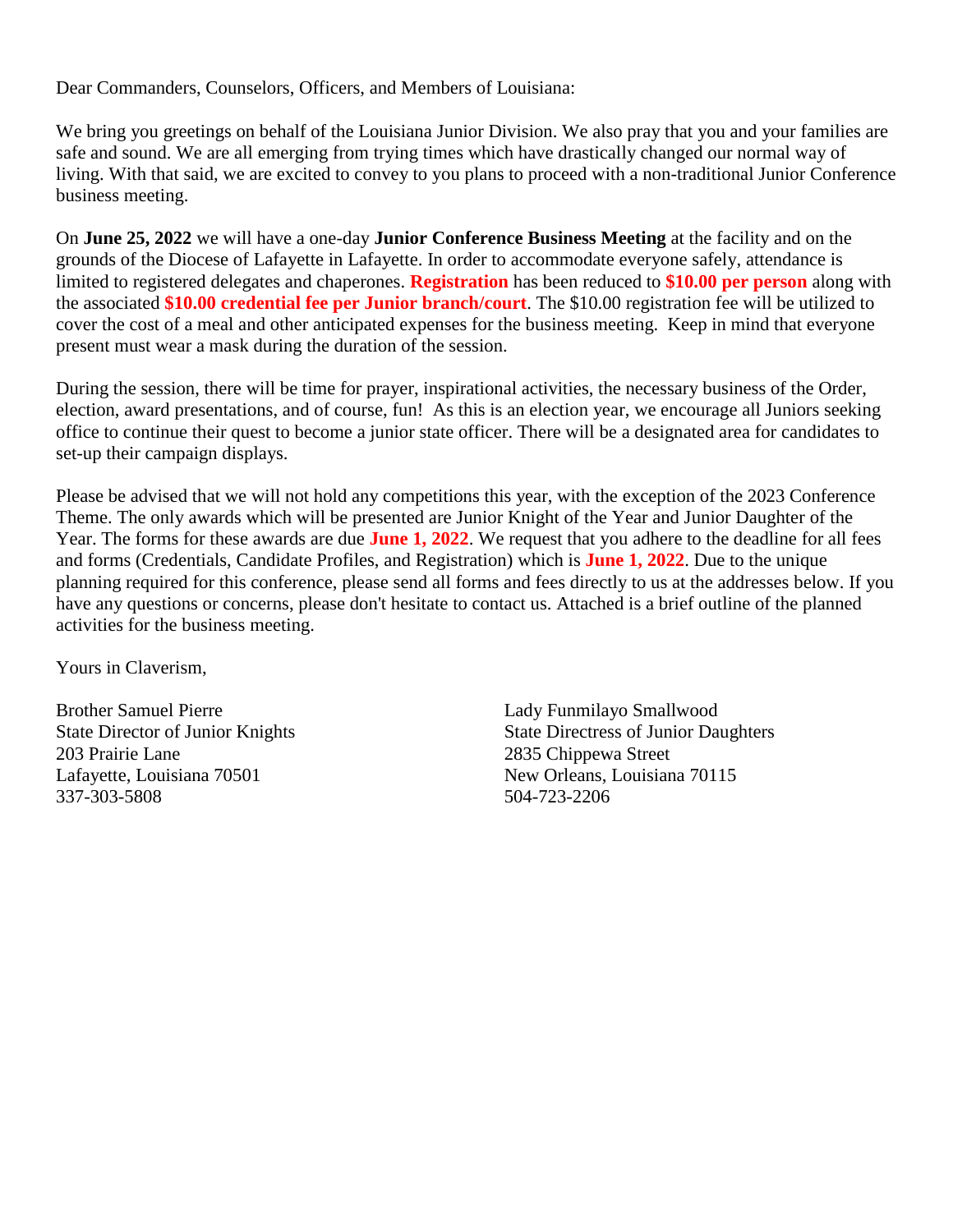### **2022 JUNIOR KNIGHTS CREDENTIAL FORM**

| of the Louisiana Junior State Conference and will be in attendance at the Conference to be held on<br>June 25, 2022.                                                                                                                                                                                                                                                                                                                                                                                                                                                                                                        |  |               |
|-----------------------------------------------------------------------------------------------------------------------------------------------------------------------------------------------------------------------------------------------------------------------------------------------------------------------------------------------------------------------------------------------------------------------------------------------------------------------------------------------------------------------------------------------------------------------------------------------------------------------------|--|---------------|
|                                                                                                                                                                                                                                                                                                                                                                                                                                                                                                                                                                                                                             |  |               |
|                                                                                                                                                                                                                                                                                                                                                                                                                                                                                                                                                                                                                             |  |               |
|                                                                                                                                                                                                                                                                                                                                                                                                                                                                                                                                                                                                                             |  |               |
|                                                                                                                                                                                                                                                                                                                                                                                                                                                                                                                                                                                                                             |  |               |
|                                                                                                                                                                                                                                                                                                                                                                                                                                                                                                                                                                                                                             |  |               |
|                                                                                                                                                                                                                                                                                                                                                                                                                                                                                                                                                                                                                             |  |               |
|                                                                                                                                                                                                                                                                                                                                                                                                                                                                                                                                                                                                                             |  |               |
|                                                                                                                                                                                                                                                                                                                                                                                                                                                                                                                                                                                                                             |  |               |
|                                                                                                                                                                                                                                                                                                                                                                                                                                                                                                                                                                                                                             |  |               |
| <b>Commander Contact Information:</b><br>Address: <u>Address</u> and the contract of the contract of the contract of the contract of the contract of the contract of the contract of the contract of the contract of the contract of the contract of the contract of the con<br><u>Email</u> <b>Executive Email Email</b>                                                                                                                                                                                                                                                                                                   |  | City<br>Phone |
|                                                                                                                                                                                                                                                                                                                                                                                                                                                                                                                                                                                                                             |  |               |
| Credentials must be received on or before June 1, 2022. (Please keep in mind that all credential forms<br>and fees must be received by the deadline date, not postmarked by the deadline date). All participating<br>branches and courts must pay a credential fee of \$10.00 per branch/court. Acceptable methods of payment<br>are council/branch/court check, money order, or cashier's check made payable to: 2022 KPC Louisiana<br>Juniors State Conference. Personal checks or cash will not be accepted. Credentials fees must accompany<br>a completed Credentials Form. No forms or fees will be accepted on-site. |  |               |
| Send the \$10 Credential fee and appropriate form to:<br><b>Brother Samuel Pierre</b><br>203 Prairie LN<br>Lafayette, LA 70501<br>$(337)$ 303-5808                                                                                                                                                                                                                                                                                                                                                                                                                                                                          |  |               |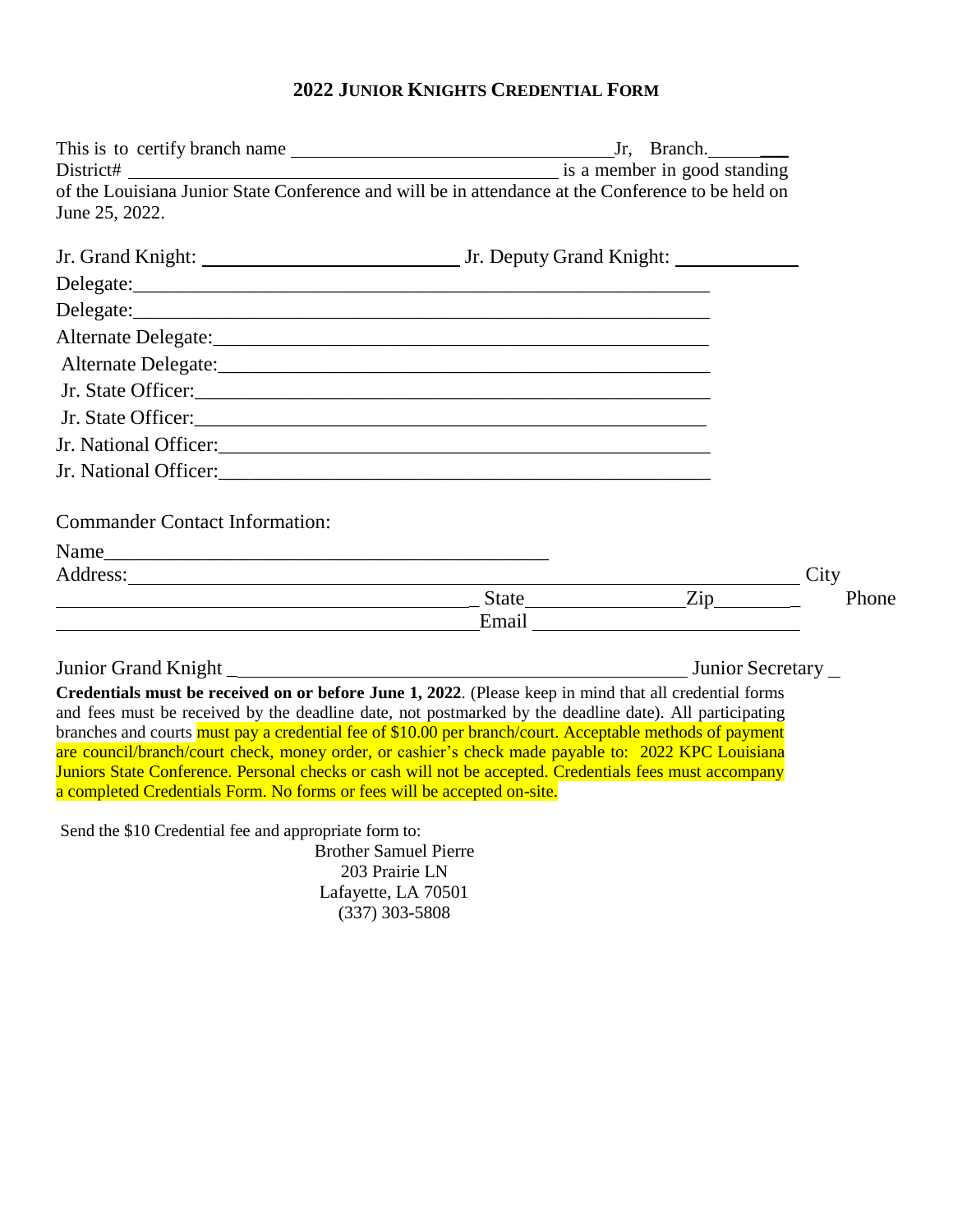### **2022 JUNIOR DAUGHTERS CREDENTIAL FORM**

| This is to certify court name $I_1$ and $I_2$ are $I_3$ are $I_4$ and $I_5$ are $I_5$ are $I_6$ and $I_7$ are $I_8$ are $I_7$ are $I_8$ and $I_7$ are $I_8$ are $I_7$ are $I_8$ are $I_7$ are $I_8$ are $I_7$ are $I_8$ are    |                                  |  |
|--------------------------------------------------------------------------------------------------------------------------------------------------------------------------------------------------------------------------------|----------------------------------|--|
| is a member in good standing of the Louisiana Junior State Conference and will be in attendance at the                                                                                                                         |                                  |  |
| Conference to be held on June 25,2022 at the Diocese of Lafayette, 1408 Carmel Drive, Lafayette, Louisiana.                                                                                                                    |                                  |  |
|                                                                                                                                                                                                                                |                                  |  |
|                                                                                                                                                                                                                                |                                  |  |
|                                                                                                                                                                                                                                |                                  |  |
| Delegate: Note and the set of the set of the set of the set of the set of the set of the set of the set of the set of the set of the set of the set of the set of the set of the set of the set of the set of the set of the s |                                  |  |
| Delegate: Note and the set of the set of the set of the set of the set of the set of the set of the set of the set of the set of the set of the set of the set of the set of the set of the set of the set of the set of the s |                                  |  |
|                                                                                                                                                                                                                                |                                  |  |
|                                                                                                                                                                                                                                |                                  |  |
|                                                                                                                                                                                                                                |                                  |  |
|                                                                                                                                                                                                                                |                                  |  |
|                                                                                                                                                                                                                                |                                  |  |
|                                                                                                                                                                                                                                |                                  |  |
|                                                                                                                                                                                                                                |                                  |  |
| <b>Counselor Contact Information:</b>                                                                                                                                                                                          |                                  |  |
|                                                                                                                                                                                                                                |                                  |  |
|                                                                                                                                                                                                                                |                                  |  |
| $City$ $City$ $Zip$ $Zip$                                                                                                                                                                                                      |                                  |  |
|                                                                                                                                                                                                                                | Email <u>Finance and Service</u> |  |
|                                                                                                                                                                                                                                |                                  |  |
|                                                                                                                                                                                                                                |                                  |  |
|                                                                                                                                                                                                                                |                                  |  |
|                                                                                                                                                                                                                                |                                  |  |
| Cuodentials week he usesived an autofaus Irus 1, 2022 (Diseas Iron in mind that all anodestic) forms and face                                                                                                                  |                                  |  |

**Credentials must be received on or before June 1, 2022** (Please keep in mind that all credential forms and fees must be received by the deadline date not postmarked by the deadline date). All participating branches and courts must pay a credential fee of \$10.00 per branch/court. Acceptable methods of payment are council/branch/court check, money order, or cashier's check made payable to: 2022 KPC Louisiana Juniors State Conference. Personal checks or cash will not be accepted. Credentials fees must accompany a completed Credentials Form. No forms or fees will be accepted on-site.

Send the \$10 Credential fee and appropriate form to:

Lady Funmilayo Smallwood 2835 Chippewa Street New Orleans, LA 70115 (504) 723-2206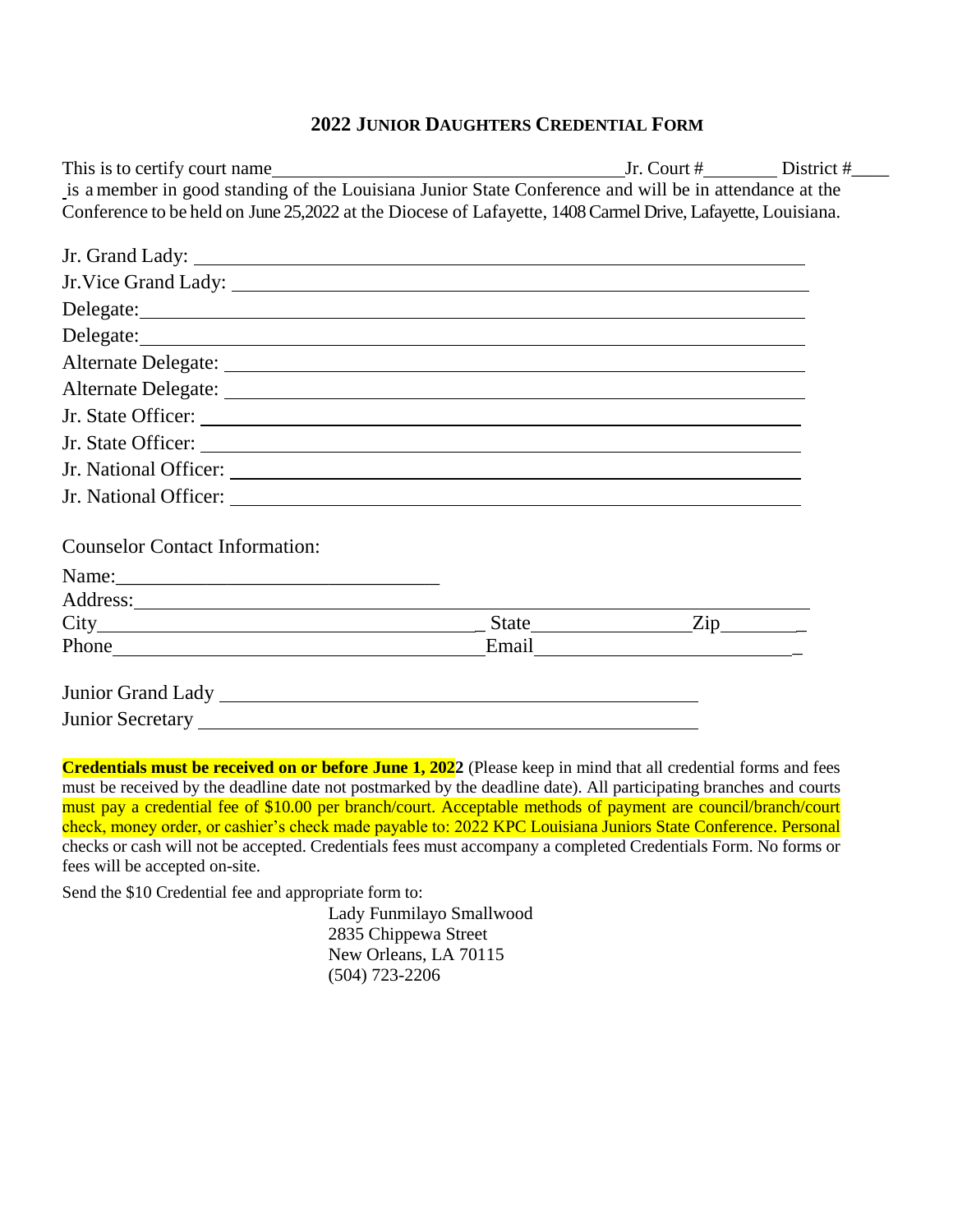### **KPC CHILD PROTECTION POLICY**

I acknowledge that I understand, and agree to comply with the policies in effect for the Knights of Peter Claver Inc.

### KPC Child Protection Policy

I understand that any action inconsistent with the policy of Knights of Peter Claver Inc., or my failure to take action mandated by these policy and programs may result in disciplinary action, up to and including the termination of my voluntary service.

| <b>Adult Attendee/Chaperone Name:</b>      |      |
|--------------------------------------------|------|
| Council/Branch/Court Name:                 | #    |
| City/State:                                |      |
| <b>Adult Attendee/Chaperone Signature:</b> | Date |

### **This section to be completed by Commander/Counselor & Sr. Grand Lady/ Knight.**

I certify that the above individual has completed the diocesan training and background checks in compliance with the National KPC Child Protection Policy.

| Commander/Counselor Signature: | Date |
|--------------------------------|------|
|--------------------------------|------|

Sr. Grand Knight/Lady Signature: Date

Council/Court Seal (Form must contain seal to be accepted)

Make 2 copies for each junior registered. Keep (1) copy and forward (1) copy for each junior along with Credentials at following address:

| Jr. Knights | <b>Brother Samuel Pierre</b><br>203 Prairie Ln<br>Lafayette, LA 70501 | Jr. Daughters Lady Funmilayo<br>Smallwood<br>2835 Chippewa Street<br>New Orleans, LA 70115 |
|-------------|-----------------------------------------------------------------------|--------------------------------------------------------------------------------------------|
|             | 337-303-5808                                                          | 504-723-2206                                                                               |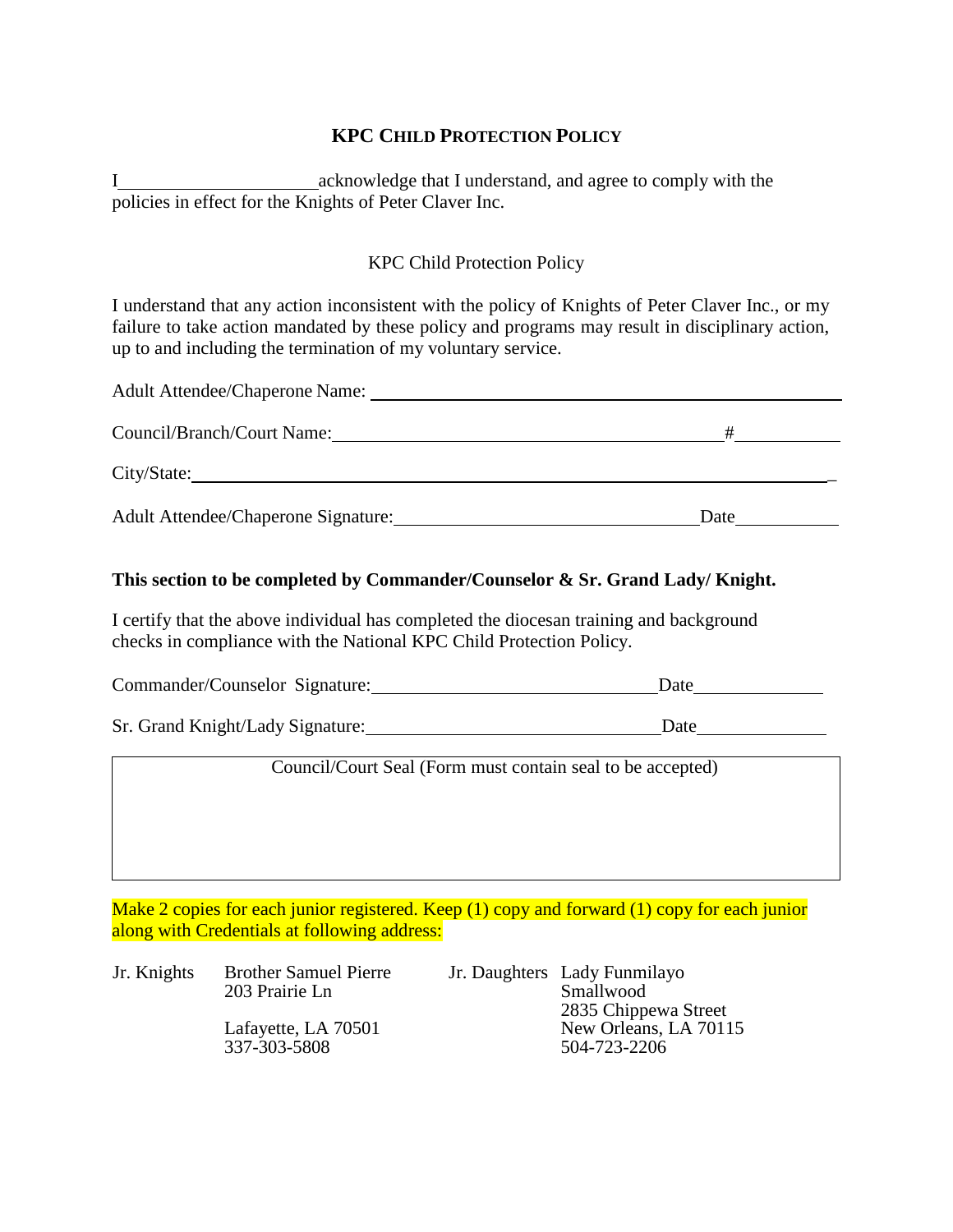## **Tentative Schedule Welcome to the KPC Movement**

- **Opening Joint Prayer / Session**
- **Welcome**
- **Inspirational Affirmation**
- **Individual Business Session** *Nominations and Elections*

*Lunch Break / Emerging Leaders Reception*

- **Joint Business Session** *Awards Fun r*
- **Installation of Officers**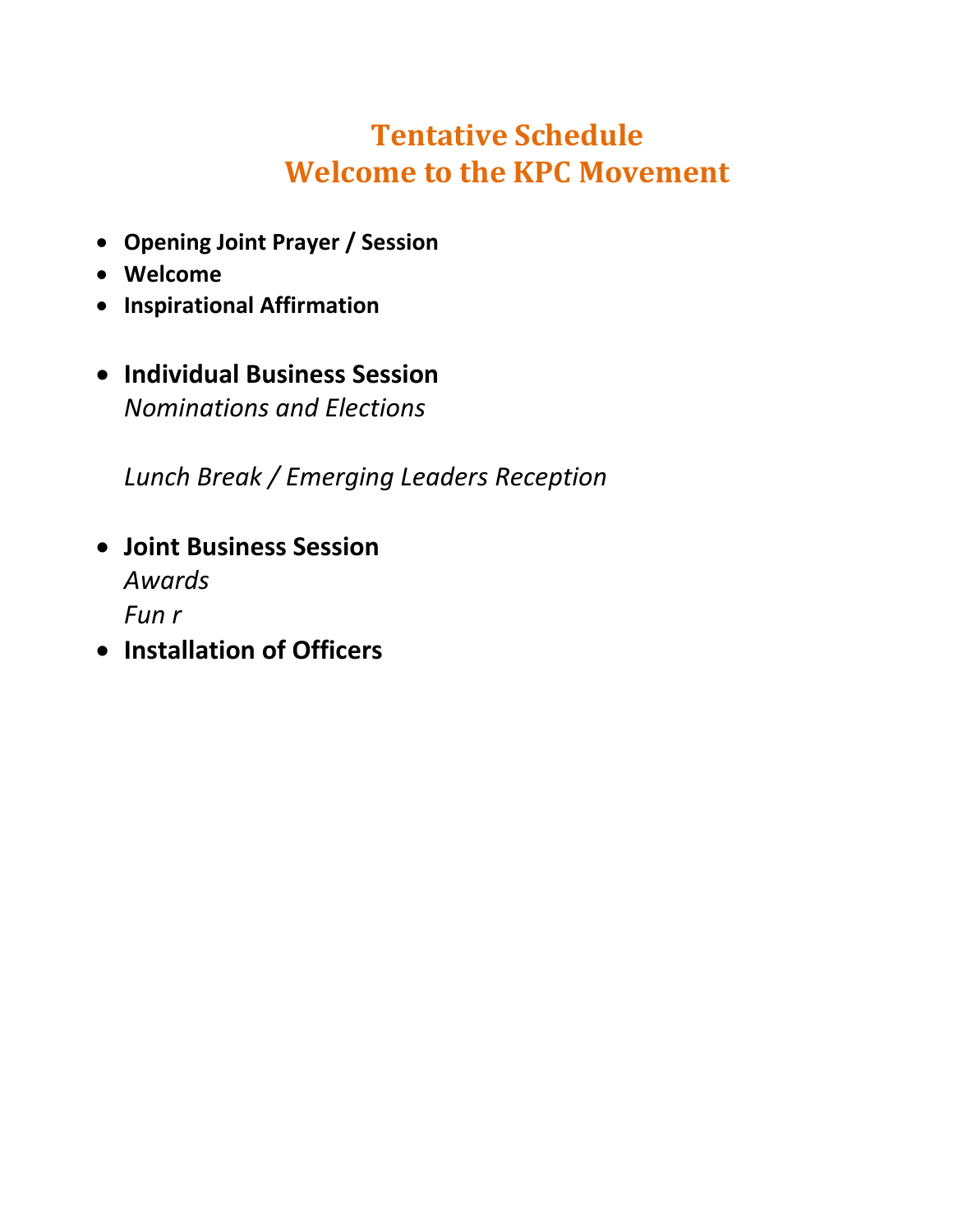### **PARENTAL MEDIA RELEASE**

### **Knights of Peter Claver Louisiana Junior State Conference**

I, 1. 2010 I. [your full name], do hereby certify that I am the legal guardian/custodian of \_\_\_\_\_\_\_\_\_\_\_\_\_\_\_\_\_\_\_\_\_\_\_\_\_\_\_\_\_\_\_\_\_\_\_\_\_\_\_\_\_\_\_\_\_\_\_\_\_\_\_\_\_\_\_(full name of child), a minor of Junior Branch/Court Number \_\_\_\_\_\_\_\_. I am fully qualified and authorized to execute this Parental Media Release. In my aforementioned capacity, I do hereby consent to the use, portrayal, posting, publishing or otherwise displaying of the above-named minor's image, likeness, photograph and/or other depiction on the official Knights of Peter Claver, Inc. website or other print media. The foregoing consent is given with the understanding that the website and/or published depiction of the said minor shall be tasteful and in compliance with the law and/or any other applicable regulation. I shall retain the right to revoke this consent following the execution hereof, upon thirty (30) days written notice to Knights of Peter Claver, Inc.

Knights of Peter Claver, Inc. shall have the exclusive right to website design and/or print media and to the manner by which the minor's name and image are displayed on its webpage(s) and/or print media. This Parental Media Release constitutes a knowing waiver of any right, claim or legal cause of action I or the above-named minor may have arising from the use, portrayal, posting, publishing or otherwise displaying of the minor's image, likeness, photograph and/or other depiction on the Knights of Peter Claver, Inc. website or print media.

I have read the above and foregoing Parental Media Release and fully understand the terms thereof, in acknowledgment of which, I have signed and dated below:

Parent/Guardian Signature Date

\_\_\_\_\_\_\_\_\_\_\_\_\_\_\_\_\_\_\_\_\_\_\_\_\_\_\_\_\_\_\_\_\_\_\_\_\_\_\_\_\_\_\_\_\_\_\_\_\_\_ \_\_\_\_\_\_\_\_\_\_\_\_\_\_\_\_\_\_\_\_\_\_\_\_\_\_\_\_\_\_\_\_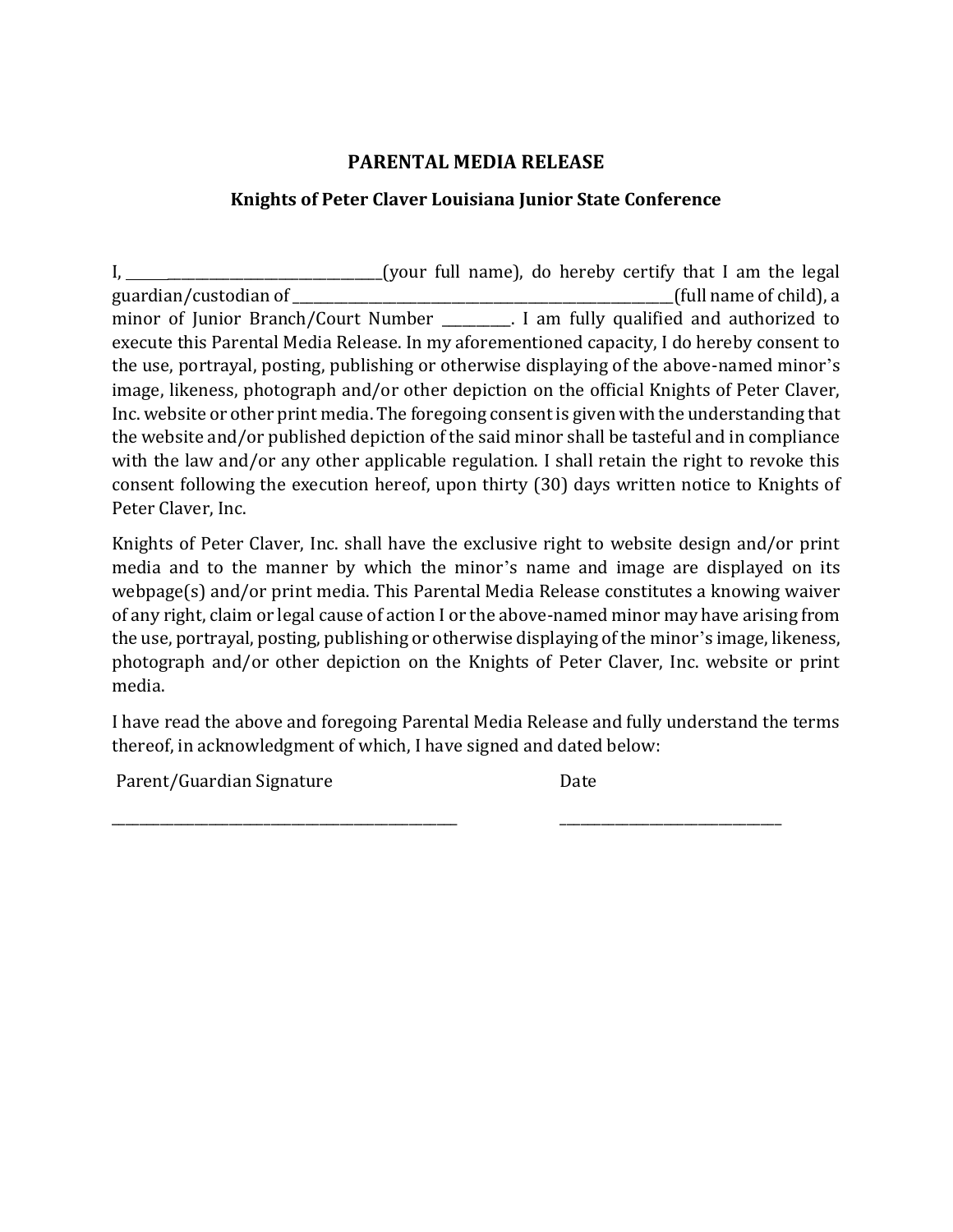### **KPC LOUISIANA JUNIOR STATE CONFERENCE 2022 REVISED DRESS CODE**

| <b>EVENT</b>                                  | <b>JUNIOR KNIGHTS</b>                                                      | <b>JUNIOR DAUGHTERS</b>                                                                  |
|-----------------------------------------------|----------------------------------------------------------------------------|------------------------------------------------------------------------------------------|
|                                               |                                                                            |                                                                                          |
|                                               | <b>Welcome to a Very</b><br><b>Great Conference!</b>                       |                                                                                          |
|                                               | <b>SATURDAY</b>                                                            |                                                                                          |
| <b>Welcome to the KPC</b><br><b>Movement!</b> | KPC Button-Down SHIRT or<br>Regular Dress Shirt with<br>slacks/dress pants | <b>KPC Button-Down SHIRT or</b><br>Regular Dress Blouse<br>with Dresses, skirts, slacks. |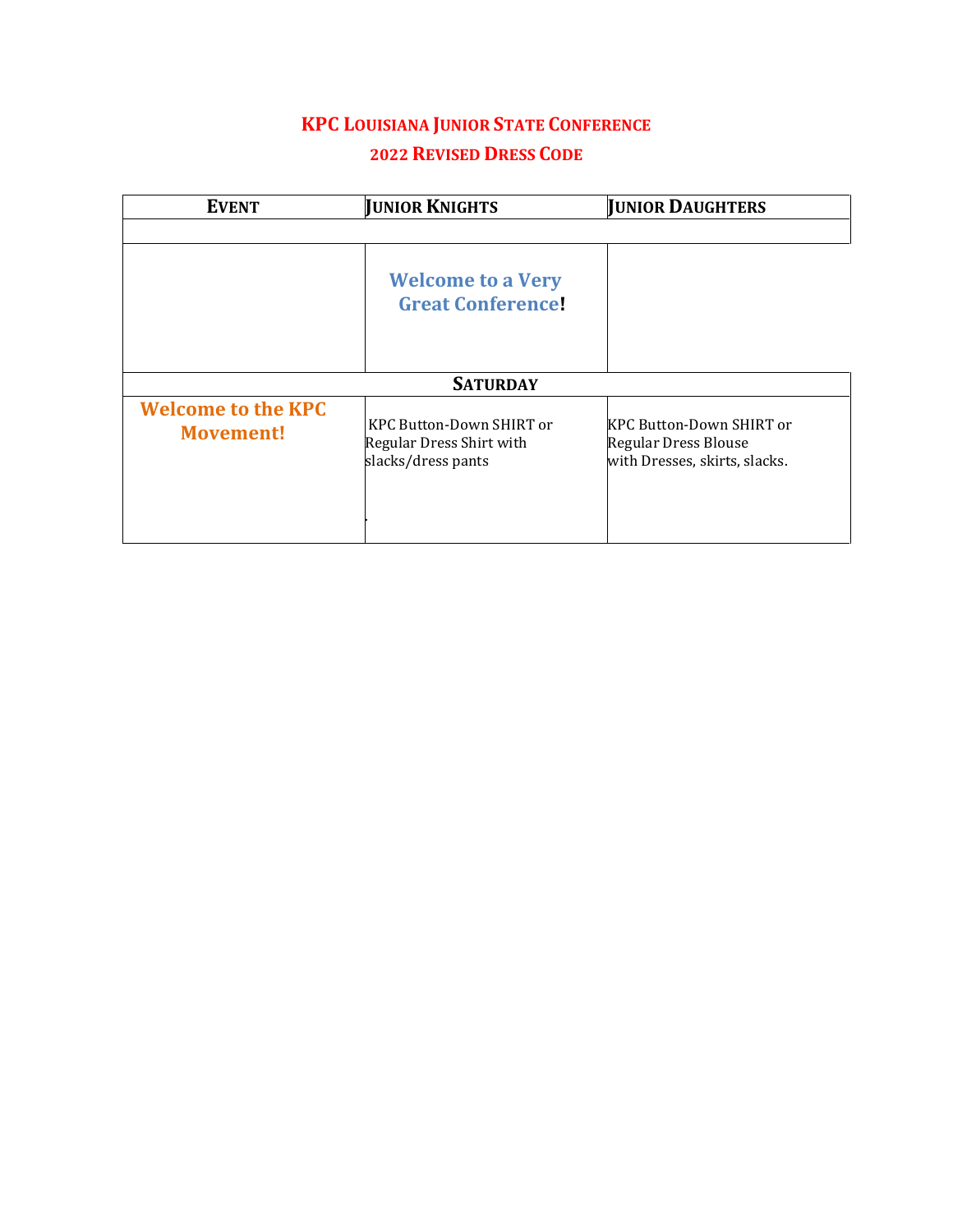### **2022 JUNIOR STATE CONFERENCE REGISTRATION FORM**

**NAME CT/BR\_\_\_\_\_\_\_\_\_\_\_\_\_\_\_\_\_\_\_\_\_\_\_\_\_\_\_\_\_\_\_\_\_\_\_\_\_\_\_\_\_\_\_\_\_\_\_ (circle one) Court / Branch No. \_\_\_\_\_\_\_**

 **JUNIOR'S NAME TITLE (Office, Member, 2022 SENIORS )** 

| $\overline{\mathbf{1}}$ .                 |  |
|-------------------------------------------|--|
|                                           |  |
|                                           |  |
|                                           |  |
|                                           |  |
| $\sqrt{2.3}$ $\sqrt{4.5}$ 6. $\sqrt{7}$ . |  |
|                                           |  |
| $\frac{8}{9}$                             |  |
|                                           |  |
| $\overline{10}$ .                         |  |
| $\overline{11}$ .                         |  |
| $\overline{12}$ .                         |  |
| $\overline{13}$ .                         |  |
| $\overline{14}$                           |  |
| $\overline{15}$ .                         |  |
| $\overline{16}$                           |  |
| 17.                                       |  |
| $\overline{18}$ .                         |  |
| $\overline{19}$ .                         |  |
| $\overline{20}$ .                         |  |
| $\overline{21}$ .                         |  |
| $\overline{22}$ .                         |  |
| $\overline{23}$ .                         |  |
| $\overline{24}$ .                         |  |
| $\overline{25}$ .                         |  |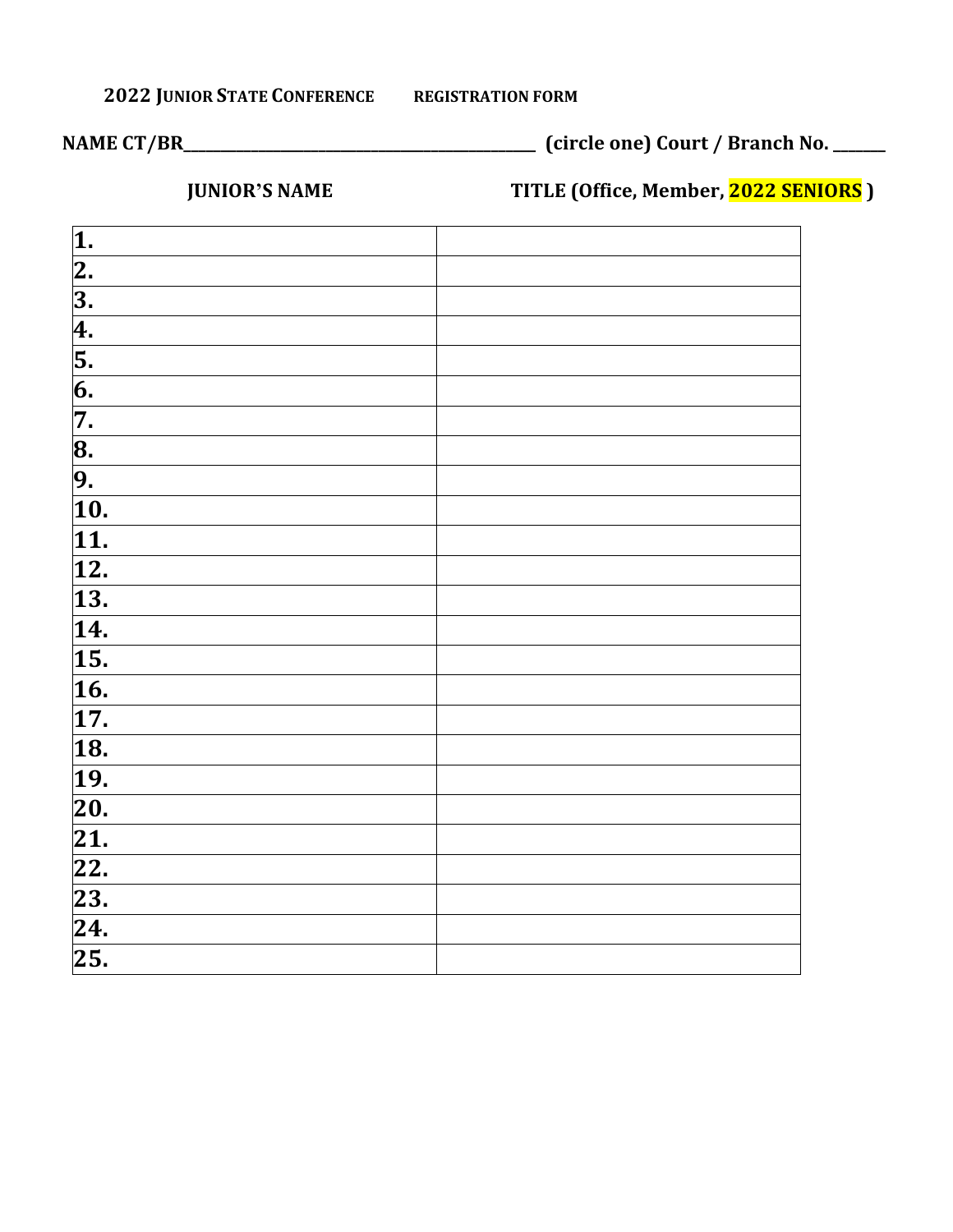## **2022 Louisiana KPC Junior State Conference COMPETITION GUIDELINES**

The 2022 Junior State Conference will be Saturday June 25, 2022. We will proceed with some competition but cannot facilitate all. Thus, please encourage your juniors to participate in the competition we can offer.

### **2023 JUNIOR STATE CONFERENCE THEME**

The Conference Activity Committee will select our 2023 Junior State Conference theme and symbol design. Please return your suggestion by June1, 2022 to the State Director/Directress.

The selected suggestion will receive award recognition. Be sure to include the Junior's name and Branch or Court name and number

|  | Junior Knights: |
|--|-----------------|
|--|-----------------|

Brother Samuel Pierre 203 Prairie LN Lafayette, LA 70501 (337) 303-5808

*Junior Daughters:* 

Lady Funmilayo Smallwood 2835 Chippewa Street New Orleans, LA 70115 (504) 723-2206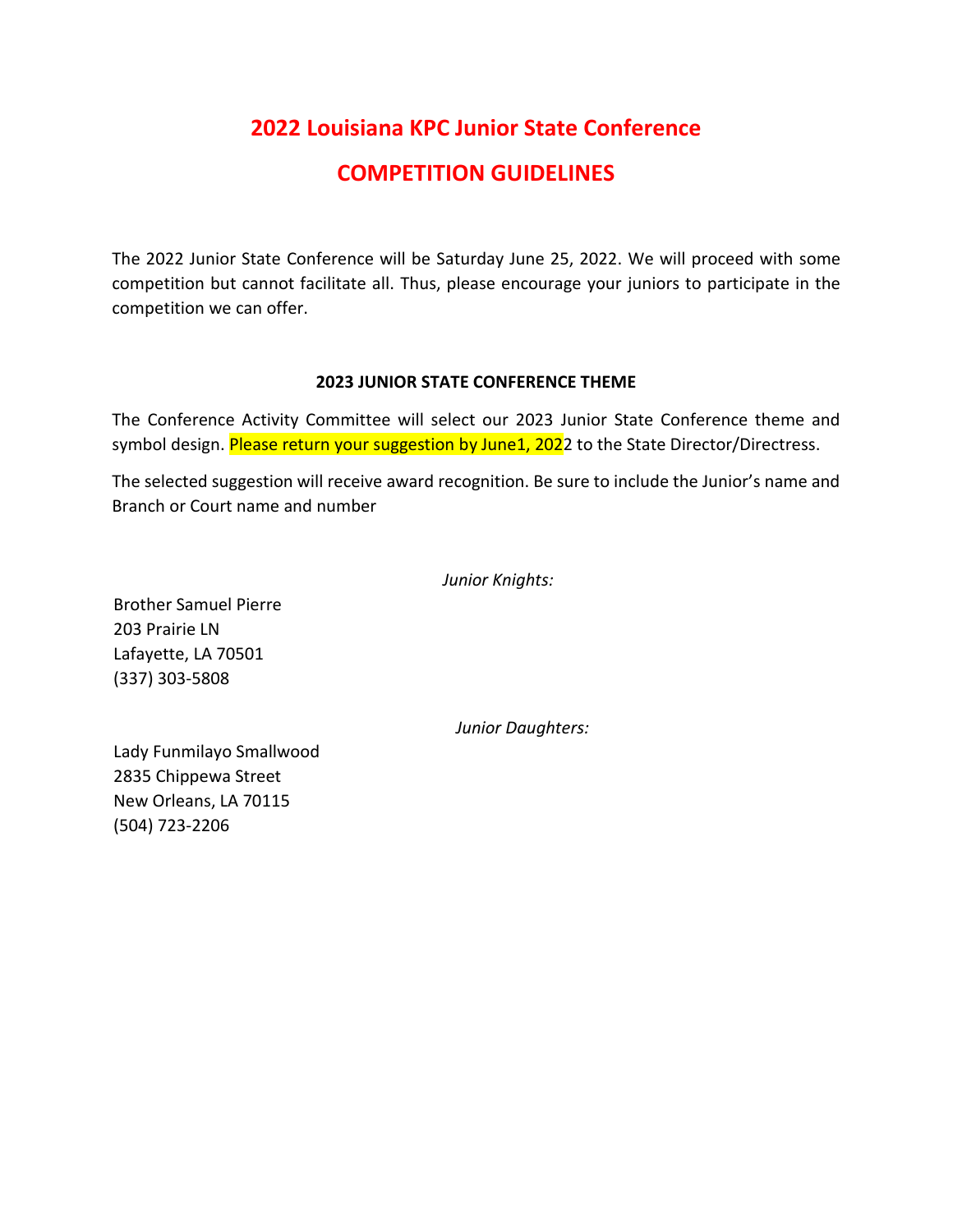## **Outstanding Junior Knight of the Year**

### By Commander:

## **Qualification**

**Y** Verification of Junior in good-standing by Commander or Financial Secretary Junior must be a member at least one year. Regular Meeting and Turnout Attendance? Number of Years in Junior Division?

> Write a one-page double space essay on why you should receive the "**Louisiana State Conference Junior Knight of the Year Award**

In your essay should include information on how you service

the Church Community and the Noble Order **Do Not** include

any identifying information about yourself. (Name, branch

name, church and your school. **REQUIRED**

- Cover sheet
- Name
- Branch name and number
- City state zip
- Commander

### **ALL ENTRIES SHOULD BE MAILED AS FOLLOWS Deadline: June 1, 2022 Samuel Pierre**

**203 Prairie LN Lafayette, La 70501**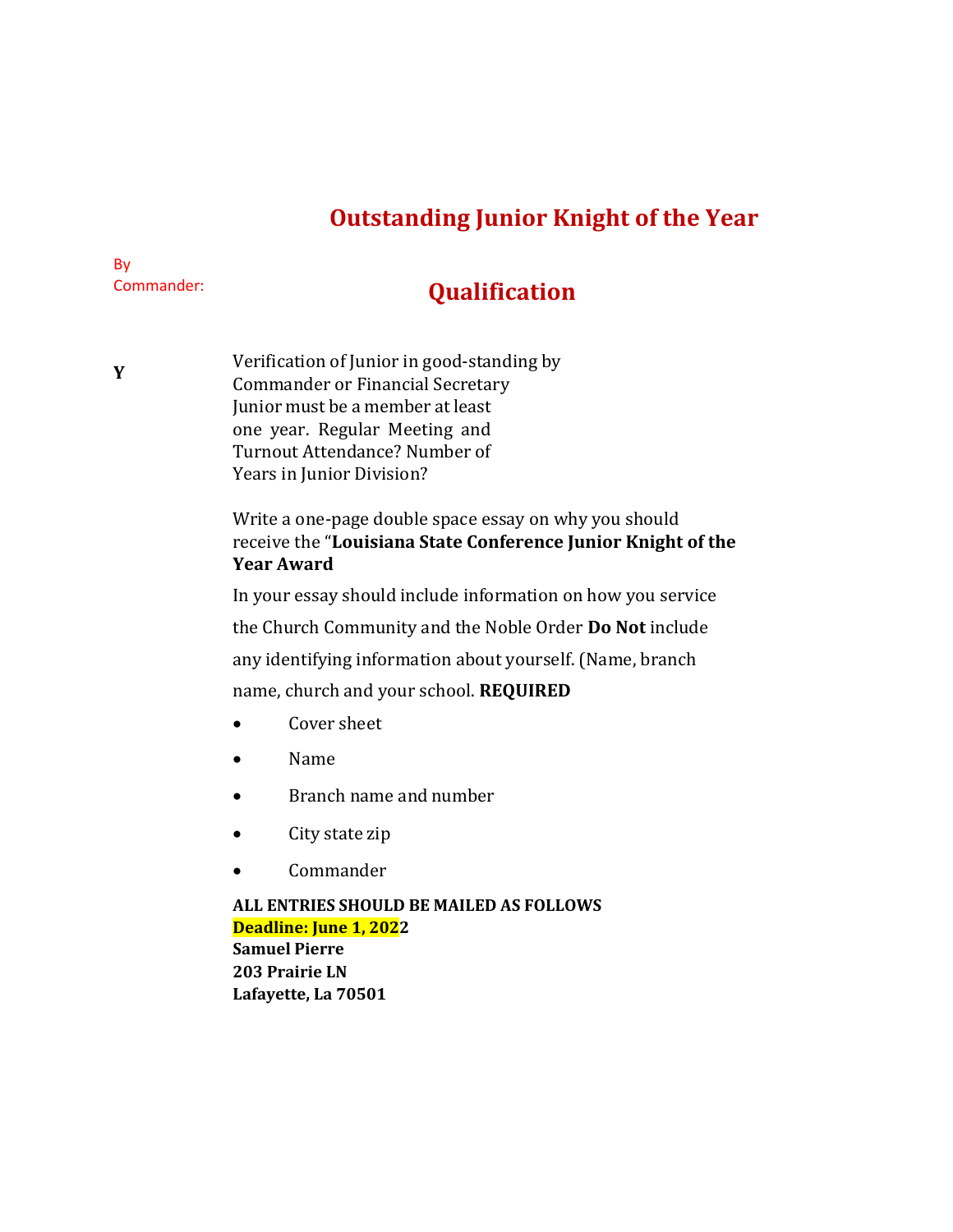## **Outstanding Junior Daughter of the Year**

## Qualification

By Counselor:

**ESSAY** Verification of Junior in good standing: by Commander or Financial Secretary Junior must be a member at least one year Regular Meeting and Turnout Attendance? Number of Years in Junior Division?

Write a one page double space essay on why you should receive the "**Louisiana State Conference Junior Daughter of the Year Award**

In your essay should include information on how you service the Church

Community and the Nobel Order **Do Not** include any identifying information

about yourself. (Name, branch name, church and your school. **REQUIRED**

- Cover sheet
- Name
- Court name and number
- City state zip
- Counselor

### **ALL ENTRIES SHOULD BE MAILED AS FOLLOWS: Deadline: June 1, 2022**

**Lady Funmilayo Smallwood 2835 Chippewa Street New Orleans, LA**